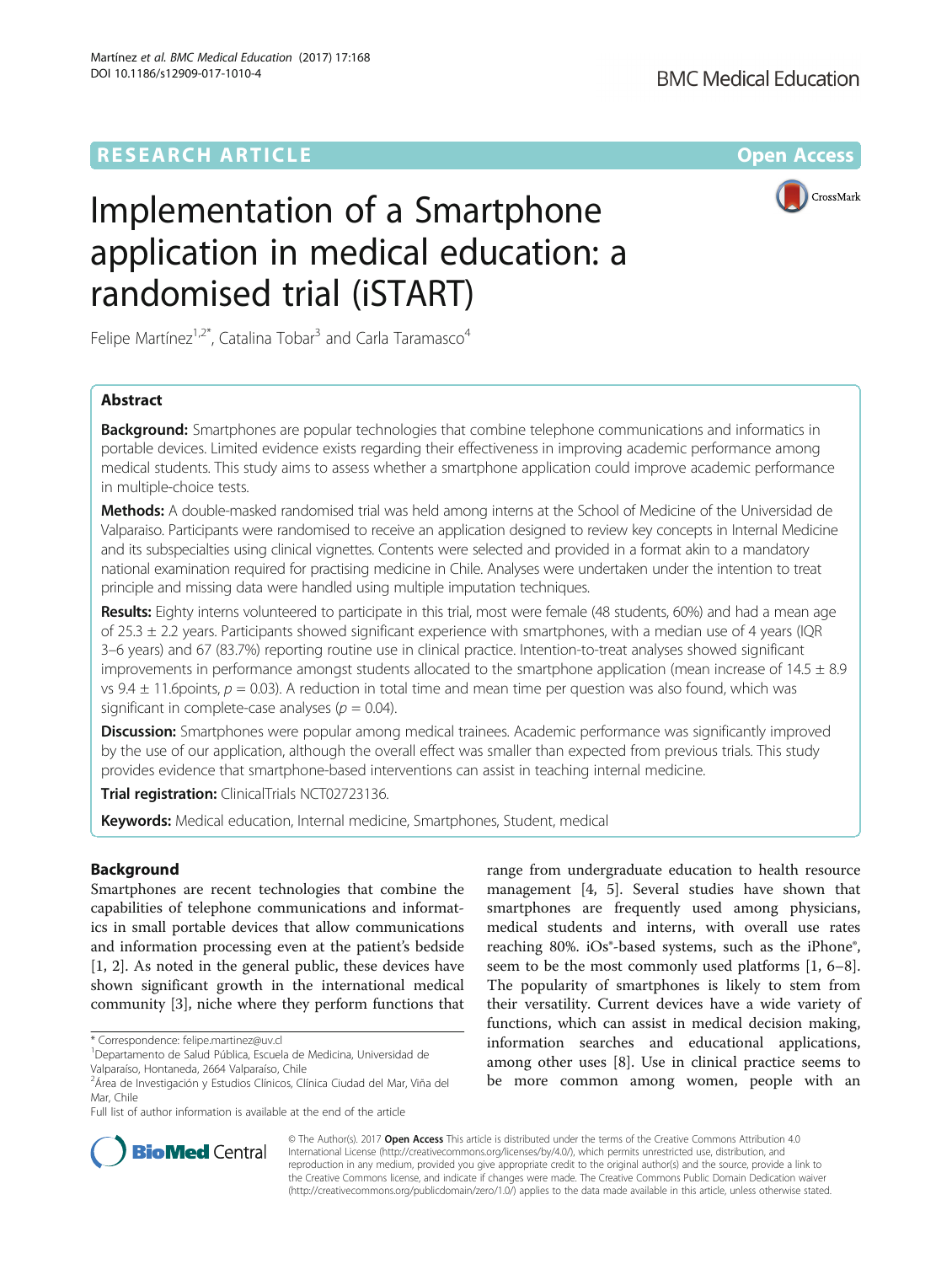interest in new technologies and those with prior experiences with these platforms [[7\]](#page-7-0).

Despite this popularity, there is limited evidence regarding the effectiveness of smartphone use in improving academic performance among medical students [\[9](#page-7-0)]. While there is a wide availability of applications and resources available for these platforms, only a few randomised trials have addressed their effectiveness in improving academic performance. In 2011, Low and coworkers published one of these studies using objective clinical competence scores as a primary endpoint [\[10\]](#page-7-0). The latter trial reported a statistically significant improvement of roughly 15% in the academic performance of students allocated to receive the application. Similar findings were seen in a second, before & after, study that was conducted among Obstetrics & Gynecology residents [\[11](#page-7-0)].

Since 2003, a national examination for undergraduate medical students that have completed their internships is carried out in Chile. This exam (Examen Unico Nacional de Conocimientos en Medicina - EUNACOM) is designed to assess the overall knowledge and practical skills that any medical student should attain before practising medicine in the country. Its confection and administration are regulated by law, and its oversight has been delegated to the Association of Faculties of Medicine of Chile (ASOFAMECH). EUNACOM is made of two sections, theoretical and practical, and is considered qualifying to practise medicine in Chile. The contents of both sections are of public knowledge and include 1543 items distributed according to the curricular time spent training in different areas of medicine, with special emphasis on internal medicine and its subspecialties [\[12\]](#page-7-0). The theoretical component is evaluated using 180 multiple-choice questions delivered in two 90-min sessions. Additionally, EUNACOM provides professional title validation or equivalencies for foreign physicians who wish to practice medicine in Chile. Given the importance of this exam, several medical schools have implemented preparation courses for their students. However, the methodologies used in the latter courses are heterogeneous, and uncertainty exists regarding the best way in which contents should be delivered.

This study aims to determine whether the implementation of a smartphone application designed to assist in delivering key concepts relevant to internal medicine might improve academic performance in EUNACOM.

## Methods

iSTART is a double-masked randomised trial that was held among medical students at the School of Medicine of the Universidad de Valparaíso, Chile. The study protocol has been drafted in compliance with the Consolidated Standards of Reporting Trials (CONSORT) statement as in its version adapted for trials evaluating non-pharmacological interventions [[13, 14](#page-7-0)]. The complete protocol was registered in March 2016 at [clinicaltrials.gov](http://clinicaltrials.gov) (NCT02723136) and can be reviewed at [https://clinical](https://clinicaltrials.gov/ct2/show/NCT02723136?term=NCT02723136&rank=1)[trials.gov/ct2/show/NCT02723136?term=NCT02723136&r](https://clinicaltrials.gov/ct2/show/NCT02723136?term=NCT02723136&rank=1) [ank=1](https://clinicaltrials.gov/ct2/show/NCT02723136?term=NCT02723136&rank=1). A flowchart describing participant recruitment and

#### **Participants**

overall study design is shown in Fig. [1.](#page-2-0)

Eligible participants were medical interns coursing their last year of training at the School of Medicine of the Universidad de Valparaiso, who had a personal Smartphone with an iOs®- or Android®-based operating system. Only those that did not wish to participate were excluded from this study. Informed consent was obtained from all participants.

Every student sat a baseline 90-question test aimed to resemble EUNACOM (see below) and were randomised to receive a smartphone-based application training afterwards. Randomisation was carried out using permuted blocks by a statistician that was unaware of treatment allocation. Allocation sequences were concealed from other researchers participating in this study. All participants were asked to complete an entry form with basic demographic data, including age, sex, year of training and prior experiences with smartphones or similar platforms (i.e. tablets). Data regarding academic performance was obtained from the University, including qualifications relevant to the area of Internal Medicine.

#### Interventions

Students allocated to receive the active intervention received a downloadable application that was installed in their smartphones. Those allocated to the control group did not receive any additional training for EUNACOM. The mobile application was devised by a team of informatic engineers and physicians and made available for free at the App Store® and PlayStore® for both iOs® and Android® operating systems. In order to monitor adherence, the application required an active internet connection for operation. Students also received a brief (5-min) description on functionality that was also made available in text form as a part of the software.

Contents were primarily directed at the area of Internal Medicine, which is the most important specialty within EUNACOM. It included a series of questions in the form of brief clinical vignettes constructed in a format similar to the one described in EUNACOM's website [\[15\]](#page-7-0). In short, these vignettes correspond to clinical scenarios against which the student must answer a key aspect relevant to the diagnosis, management or monitoring of several diseases. These multiple-choice questions must be answered from five possible options, with only one being the correct answer. The depth of knowledge required to answer was established using the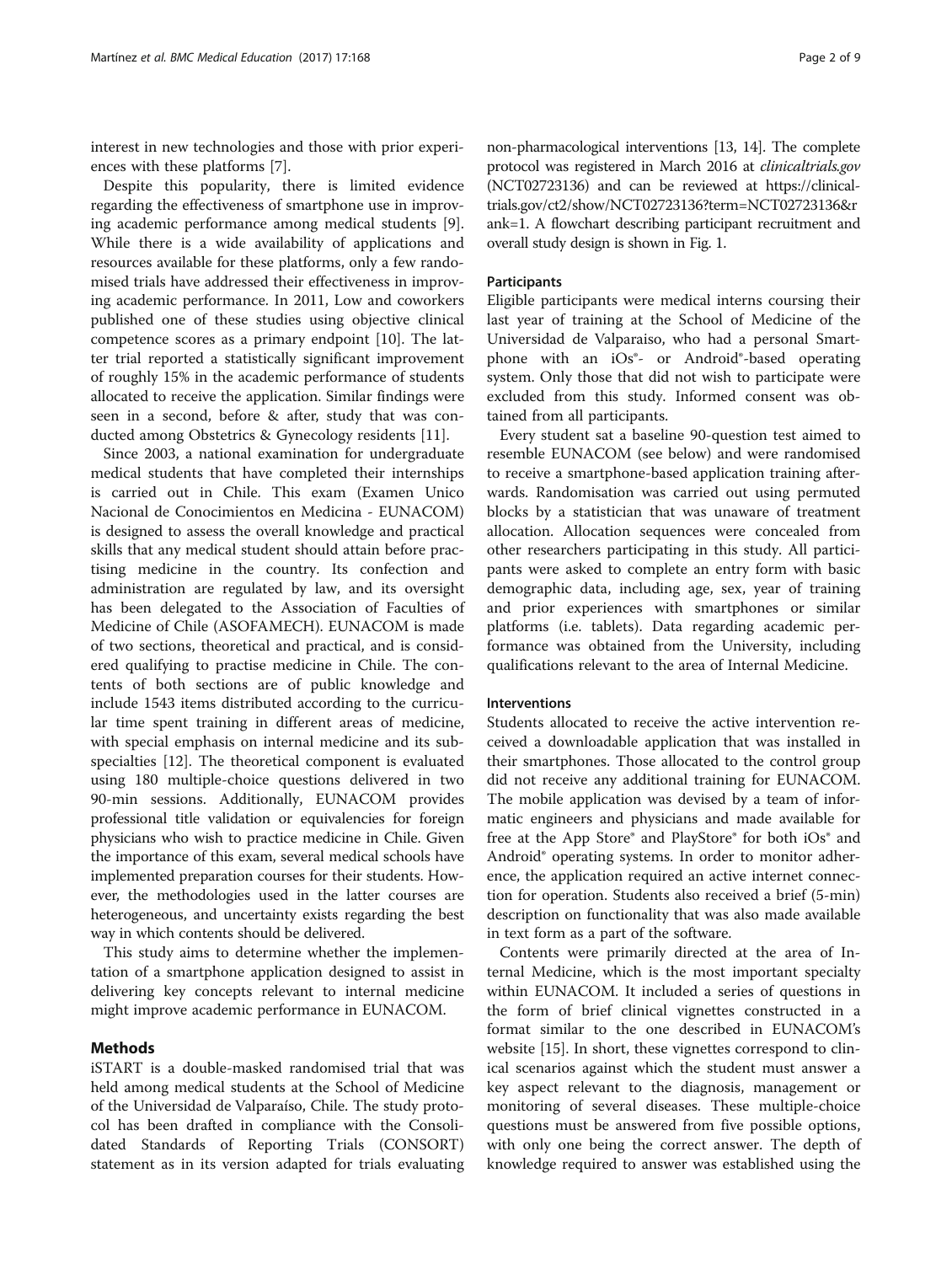<span id="page-2-0"></span>

provisions of the EUNACOM agenda [[12](#page-7-0)]. All contents of the application were designed by two internists with 5 years experience in developing questions for the exam. Examples of these vignettes are provided in the Additional file [1.](#page-7-0)

The application had two modes to provide the aforementioned inquiries. In the first, study mode, students were not given time constraints to answer the clinical vignettes. Whenever an answer was provided, instant feedback was delivered alongside a brief explanation of the key concept that was being assessed by the inquiry. In the second, training mode, participants had a restricted time window to provide answers. This mode was designed because of a perceived difficulty amongst interns in managing time in answering questions in previous simulations of the exam. A default of 60 s was established, but the application allowed the user to modify this timeframe to 30 or 90 s. Students had knowledge regarding their individual performance in both modes, but no additional feedback in terms of concept review was provided in training mode.

## **Outcomes**

The primary outcome is the mean change in overall scores in a 90-question practise test designed to

resemble EUNACOM between groups. The final test did not repeat any of the questions used within the application that was delivered to students and was held 4 weeks after randomisation. This timeframe was selected in order to allow students to practise and study internal medicine with the application given the extent of contents required by EUNACOM. Simulation tests were used because of the impossibility to use the actual exam as part of this study, since it is managed independently from universities and kept in strict reserve by ASOFA-MECH. However, previous data has shown that both simulation exams (baseline and final) have good correlation with overall EUNACOM scores  $(r > 0.7, p < 0.001)$ , as well as an excellent diagnostic accuracy for detecting students at risk of failing the exam(area under the ROC curve 0.95, 95% CI 0.90 to 0.99) and identifying students that will obtain high scores in the review (AUC 0.80, 95% CI 0.71 to 0.88, unpublished data). The correction of both practice tests was undertaken by reseachers that were kept unaware of allocation.

A secondary endpoint was to establish differences in the average time required to answer clinical vignettes. In order to allow reliable comparisons to be made, exams were conducted electronically and under supervision by the research team, thus allowing an objective assessment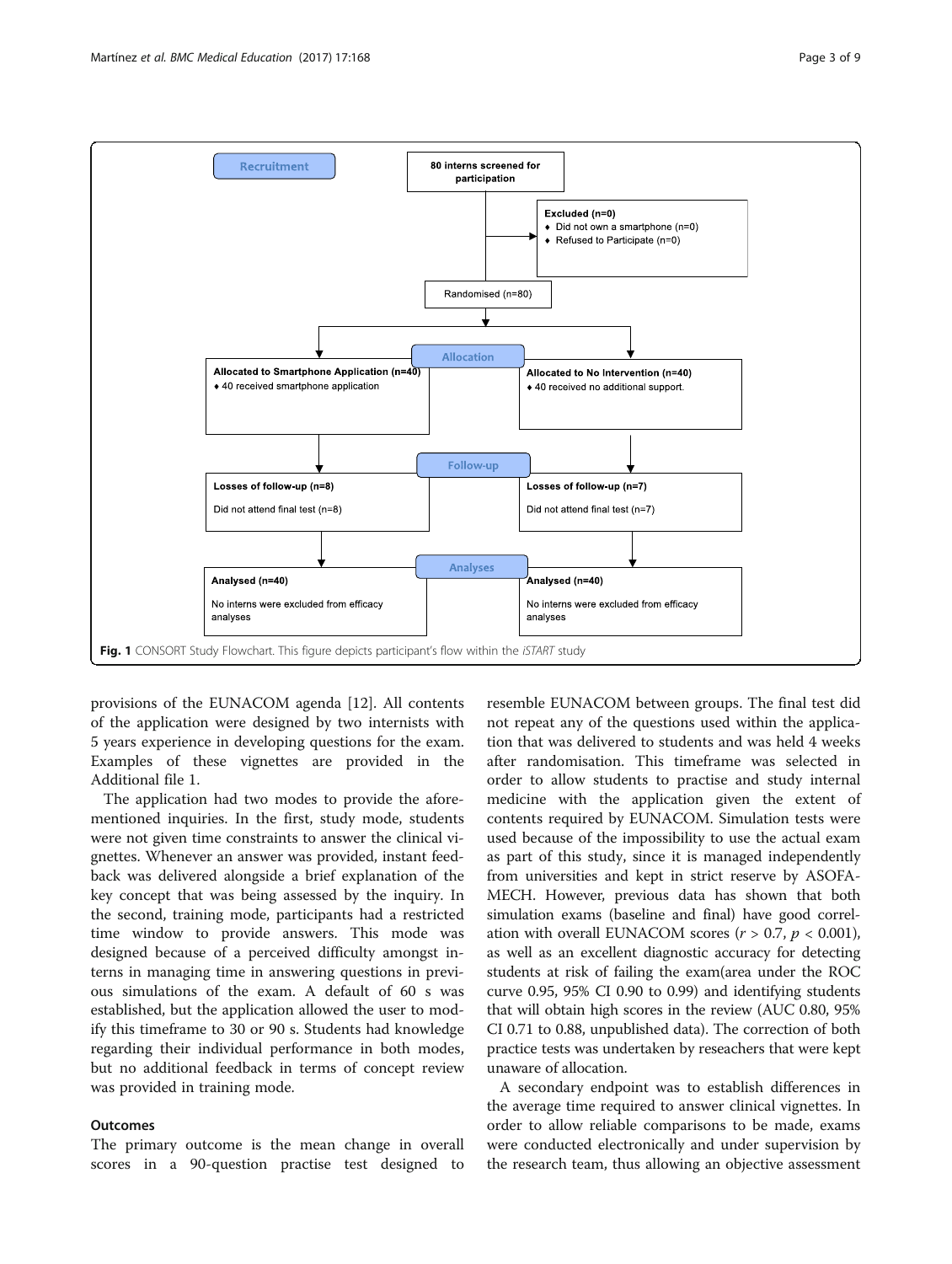of the total time required to complete the review. Data regarding adherence was also collected.

#### Statistical analyses

## Sample size

Sample size was calculated using data regarding overall perfomance in prior experiences with practise exams and estimates from a randomised trial [[10\]](#page-7-0). It was calculated that a sample size of 64 participants (32 per group) would be required to obtain 80% power to detect an absolute difference of 5 points between groups, assuming a standard deviation of 7 points for both groups at standard significance levels (two-tailed  $\alpha$  of 5%). In order to correct for up to 20% losses of follow-up, it was sought to randomise 75 participants. All estimates were calculated using nQuery Advisor® 3.0 for windows.

#### Analysis plan

Basic descriptive statistics (means, medians, proportions, interquartile ranges -IQR-, etc) were performed to assess the characteristics of the study sample. Fisher's exact test was used to evaluate univariate association of categorical variables. Quantitative variables were compared using Mann-Whitney or Student's T tests according to data distribution and variances. Ninety-five percent confidence intervals were constructed whenever appropriate. Missing data relevant to the primary and secondary outcomes were handled using multiple imputation techniques. In order to reduce sampling variability due to the imputation process, 20 datasets were generated for every variable with missing data. Predictor variables were included in this procedure using linear regression for data showing normal distributions. Predictive mean matchings were preferred to impute data for variables with skewed distributions. All analyses were undertaken by a statistician who was unaware of participant allocation using Stata v12.0® (StataCorp LP, 1996–2016) under the intention-to-treat principle, but complementary complete-case analyses were conducted as part of multiple imputation techniques.

## Results

## Participant characteristics

A total of 80 interns were eligible for this study, and all volunteered to participate. Most were female (48 students, 60%) with a mean age of  $25.3 \pm 2.2$  years and had spent a median of 6 years in medical school (IQR 6–7 years). Eighteen (22.5%) had repeated at least one course, and the median number of repetitions was 1 (IQR 1–3). The median time using smartphones was of 4 years (IQR 3–6 years). Most interns reported routine use of smartphone applications in daily practice (67 students, 83.7%), but only a third of them acknowledged using them for academic purposes (31 students, 38.8%).

The most common operating system was Android® (51 students, 63.8%). No relevant imbalances in study groups were seen at baseline. A detailed description of these contrasts and additional information regarding study participants is provided in Table [1.](#page-4-0)

## Intervention effects

The mean score in the baseline test was of  $41.1 \pm 11.1$ points, and mean total time needed for completion of the latter review was 65.6 ± 27.0 min. Scores and completion times were similar between groups at baseline. Sixty-five interns (81.3%) sat the final test 4 weeks after randomisation. In both groups, a significant increase in overall scores was seen, which tended to be greater among interns allocated to receive the smartphone application. Participants allocated to no intervention showed an increase of 10.6  $\pm$  11.7 points ( $p < 0.001$ ) from baseline, while interns who received the smartphone application improved their scores by  $16.2 \pm 8.3$  points ( $p < 0.001$ ).

Intention to treat analyses using multiple imputation techniques showed significant differences between study groups. Missing scores were imputed using results from the baseline test and allocation as independent variables in linear regression analyses. On average, interns allocated to the smartphone application had an increase in scores that was 5 points (9%) higher than those observed in the no-intervention group ( $p = 0.03$ ). Similar trends were seen when complete-case analyses were undertaken. When overall scores were analysed, an absolute difference of 3.5 points was observed between groups in favour of those allocated to the smartphone application, but statistical significance was not reached ( $p = 0.22$ ). Study outcomes are briefly summarised in Table [2](#page-4-0) and Fig. [2.](#page-5-0)

Students allocated to the smartphone application showed reductions in the total time needed to complete the final examination and the mean time spent per question. Intention-to-treat analyses showed a nonsignificant reduction of 8.5 min for the first outcome and 5.7 s for the latter ( $p = 0.08$  for both). This estimate was calculated using predictive mean matching due to the skewed nature of time data, using allocation and both baseline performance and time required to complete the first examination as predictor variables. These differences were more conservative than the ones observed in complete-case analyses. Among participants who attended the second assessment, a 10-min reduction in overall time and a 6.7 s reduction in mean time per question were found, and both reached statistical significance ( $p = 0.04$ ). Total times spent by participants answering both baseline and final questionnaires are shown in Fig. [3.](#page-5-0)

#### Adherence

The most popular mode amongst participants was study mode, which was used by 34 participants allocated to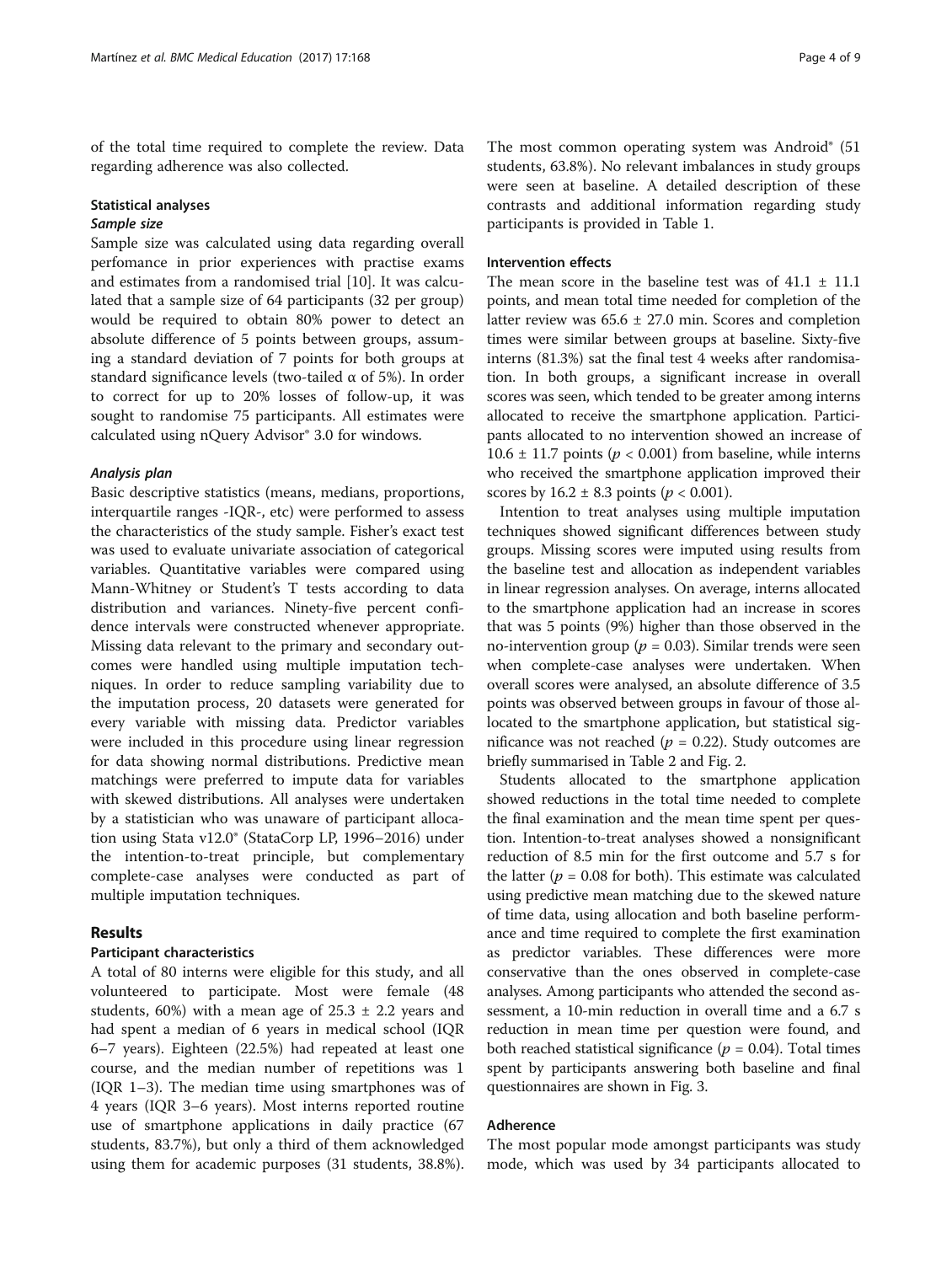<span id="page-4-0"></span>Table 1 Baseline Participant Characteristics

| Characteristic                                            | Smartphone Application ( $n = 40$ ) | No Intervention ( $n = 40$ ) | Total           | P-Value             |
|-----------------------------------------------------------|-------------------------------------|------------------------------|-----------------|---------------------|
| General and Academic characteristics                      |                                     |                              |                 |                     |
| Mean Age (years) (SD)                                     | $25.6 \pm 2.7$                      | $24.9 \pm 1.5$               | $25.3 \pm 2.2$  | $0.18$ <sup>1</sup> |
| Female sex (n, %)                                         | 27 (67.5%)                          | 21 (52.5%)                   | 48 (60%)        | $0.25^2$            |
| Median time in medical school (years) (IQR)               | $6(6-7)$                            | $6(6-7)$                     | $6(6-7)$        | $0.35$ <sup>1</sup> |
| Campus Valparaiso (n, %)                                  | 28 (70%)                            | 28 (70%)                     | 56 (70%)        | 1 <sup>2</sup>      |
| Course repetition (n, %)                                  | 10 (25%)                            | 8 (20%)                      | 18 (22.5%)      | $0.79$ <sup>1</sup> |
| Median number repetitions (IQR)                           | $1.5(1-3)$                          | $1(1-3)$                     | $1(1-3)$        | $0.26^3$            |
| Internal Medicine Internship Grade (SD)                   | $6.3 \pm 0.4$                       | $6.3 \pm 0.4$                | $6.3 \pm 0.4$   | 0.84 <sup>1</sup>   |
| Internal Medicine Undergraduate Examination<br>Grade (SD) | $5.4 \pm 0.7$                       | $5.4 \pm 0.7$                | $5.4 \pm 0.8$   | 0.91 <sup>1</sup>   |
| Experience with Smartphones                               |                                     |                              |                 |                     |
| Median time using smartphones (years) (IQR)               | $4(3-5)$                            | $4(3-6)$                     | $4(3-6)$        | 0.89 <sup>1</sup>   |
| Smartphone use in clinical practice (n, %)                | 34 (85%)                            | 33 (82.5%)                   | 67 (83.7%)      | 1 <sup>2</sup>      |
| Smartphone use for academic purposes (n, %)               | 16 (40%)                            | 15 (37.5%)                   | 31 (38.8%)      | 1 <sup>2</sup>      |
| Operating system (n, %)                                   |                                     |                              |                 |                     |
| Android®                                                  | 25 (62.5%)                          | 26 (65%)                     | 51 (63.8%)      | 1 <sup>2</sup>      |
| iOs®                                                      | 15 (37.5%)                          | 14 (35%)                     | 29 (36.2%)      |                     |
| Performance in Baseline Test                              |                                     |                              |                 |                     |
| Mean overall score (SD)                                   | $40.3 \pm 11.0$                     | $41.8 \pm 11.2$              | $41.1 \pm 11.1$ | $0.53$ <sup>1</sup> |
| Mean total time (minutes) (SD)                            | $65.2 \pm 26.3$                     | $66.0 \pm 28.0$              | $65.6 \pm 27.0$ | $0.89$ <sup>1</sup> |
| Mean time per question (seconds) (SD)                     | $44.3 \pm 18.6$                     | $45.5 \pm 21.7$              | $44.9 \pm 20.1$ | 0.80 <sup>1</sup>   |

<sup>1</sup>Student's T Test. <sup>2</sup>Fisher's Exact Test<sup>3</sup>Mann-Whitney U TestSD: Standard Deviation. IQR: Interquartile range

the intervention (85%, 95% CI 70.2–94.2%). The median number of questions answered during the 4-week intervention period was 258 (IQR 66–415), and the median number of completed questionnaires per participant was 15 (IQR 14–21). Participants used the application's training mode less frequently, with only 12 students (30%, 95%CI 16.6–46.5%) registering any activity during this trial. The median number of tests answered by these students was 2 (IQR 1–4), which translated in 90 (IQR 45–180) time-limited questions (Table [3\)](#page-5-0).

## **Discussion**

Smartphones are commonly used devices among medical trainees. In this study, every eligible student had at least one of these gadgets at their disposal, and most reported considerable experience using them in their

## Table 2 Study Outcomes

| Outcome                                           | Smartphone Application | No Intervention | Mean Difference | P-Value           |
|---------------------------------------------------|------------------------|-----------------|-----------------|-------------------|
| Intention to Treat Analyses (Multiple Imputation) |                        |                 |                 |                   |
| Mean overall score (points) (SD)                  | $56.1 \pm 14.5$        | $52.2 \pm 10.3$ | 3.5             | 0.22 <sup>1</sup> |
| Absolute change in overall score (points) (SD)    | $14.5 + 8.9$           | $9.4 + 11.6$    | 5.0             | 0.03 <sup>1</sup> |
| Mean total time (minutes) (SD)                    | $62.2 \pm 20.4$        | $70.8 \pm 21.3$ | 8.5             | 0.08 <sup>2</sup> |
| Mean time per question (seconds) (SD)             | $41.2 + 14.5$          | $46.9 + 13.6$   | 5.7             | 0.08 <sup>2</sup> |
| Complete-Case Analyses                            |                        |                 |                 |                   |
| Mean overall score (points) (SD)                  | $56.1 \pm 12.9$        | $52.2 \pm 9.4$  | 3.9             | $0.17^{2}$        |
| Absolute change in overall score (points) (SD)    | $14.6 \pm 7.4$         | $9.6 \pm 10.5$  | 5.0             | 0.03 <sup>2</sup> |
| Mean total time (minutes) (SD)                    | $61.5 + 19.7$          | $71.5 + 18.7$   | 10.0            | $0.04^2$          |
| Mean time per question (seconds) (SD)             | $41.0 \pm 13.2$        | $47.7 \pm 12.5$ | 6.7             | $0.04^2$          |

SD Standard Deviation

<sup>1</sup>Estimates obtained by pooling results across 20 multiply imputed data sets

<sup>2</sup>Student's T Test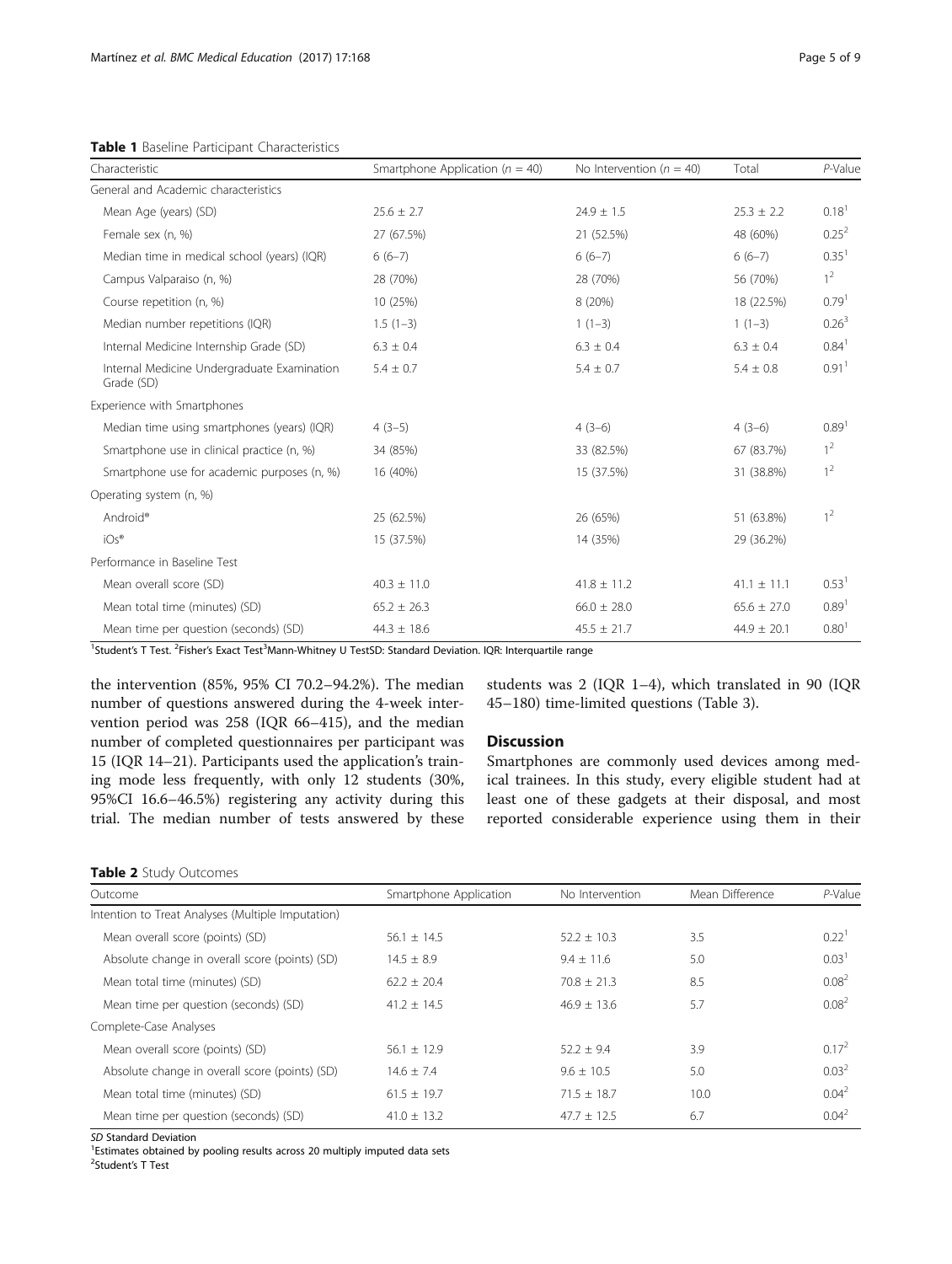<span id="page-5-0"></span>

everyday lives. This popularity makes these platforms attractive targets to design and develop interventions for medical training. However, only a handful of randomised trials that address smartphone applications with educational purposes are available in the literature. Most of them have been conducted among postgraduate students undergoing specialty training, and used smartphones as cognitive aids concomitant to assessments of very specific competences [[10, 16, 17\]](#page-7-0).

We found that the provision of key concepts in internal medicine using smartphones was a feasible option that also translated in significant improvements in academic performance among medical interns. The observed progress was significant even for a relatively brief intervention that was also self-administered by our students, which adds to the relevance of our findings. Our results are in concordance with the ones observed in similar



Table 3 iSTART adherence rates

| Endpoint                                           | Smartphone<br>Application | 95% Confidence<br>Interval |
|----------------------------------------------------|---------------------------|----------------------------|
| Study Mode                                         |                           |                            |
| Proportion of students using<br>this mode (n, %)   | 34 (85%)                  | 70.2-94.2%                 |
| Median number of questions<br>answered (IQR)       | 258 (66-415)              | $96 - 376$                 |
| Median number of questionnaires<br>completed (IQR) | $15(14-21)$               | $13 - 22$                  |
| Training Mode                                      |                           |                            |
| Proportion of students using<br>this mode (n, %)   | 12 (30%)                  | 16.6-46.5%                 |
| Median number of questionnaires<br>answered (IQR)  | $2(1-4)$                  | $1 - 5$                    |
|                                                    |                           |                            |

IQR Interquartile range

experiences. In 2011, Low and coworkers [[10\]](#page-7-0) published a randomised trial assessing iResus®, an iOs®-based application aimed at improving performance of an advanced life support provider in an emulated medical emergency. The application was designed to provide a quick reference to algorithms and drug dosages to assist in the management of resuscitation efforts. Thirty-one physicians who had already completed an advanced life support course within the previous 4 years were randomised to receive iResus<sup>®</sup> as a cognitive aid or no additional support during a simulated cardiac emergency. Performance was measured using a validated scoring system. Participants allocated to iResus® showed median scores that were 12.5 (14%) points higher than those seem among students without any further cognitive aids ( $p = 0.02$ ). Similar findings were seen in a larger study by Hand an coworkers [\[16\]](#page-7-0), in which 111 residents were randomised to a smartphone-based decision support tool aimed at improving adherence to the American Heart Association Guidelines on Perioperative Cardiac Evaluation. Use of the decision support tool resulted in a 25% improvement in adherence to guidelines  $(p < 0.001)$ , and participants made 77% fewer incorrect responses in two standardised tests.

Although our findings are similar to the ones seen in the aforementioned trials, our estimates are far more conservative than the ones observed by Low [[10\]](#page-7-0) and Hand [\[16\]](#page-7-0). This might be explained by the fact that our intervention was not devised to be used concomitantly to assessments as a cognitive aid, but rather as a complementary resource to facilitate study of internal medicine as a discipline. In addition, it should be considered that the scope of contents established as key by the designers of EUNACOM is broader than the ones required by guidelines aimed at aiding clinicians in the management of specific healthcare issues; thus resulting in an apparent reduction of the intervention's benefits.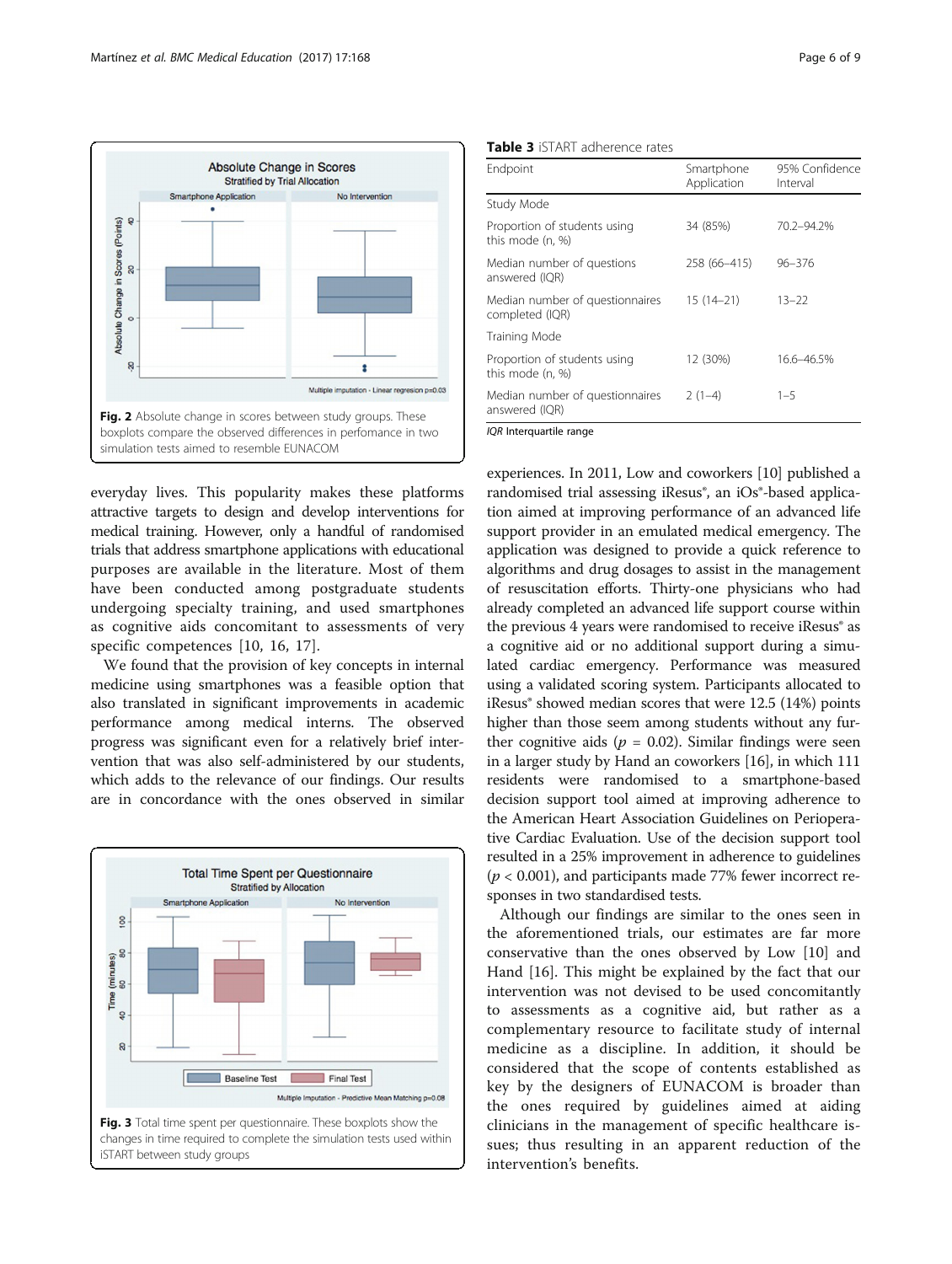Intention-to-treat analyses also showed a nonsignificant trend towards a reduction in total test times and mean time spent per inquiry. A post-hoc power calculation showed that the estimated power for this contrast was of only 45%, thus making insufficient power a reasonable possibility to explain this observed lack of statistical significance. Nonetheless, the observed reduction of 8.5 min is relevant for interns planning to undertake EUNACOM, and is likely to be the result of practice in answering multiple-choice questions. Clinical vignettes are constructed using certain features that are typical of certain conditions, thus leading to patterns that students exposed to the application might have been able to recognise faster than those allocated to the no-intervention group. It could also be argued that students allocated to the intervention also had more experience answering questions on an electronic platform, thus resulting in familiarity with the interface that might have explained these findings. However, this explanation seems rather unlikely considering the vast experience with smartphone applications that participants had in this study.

Given that the intervention was devised to be selfadministered by students, adherence was a key aspect to assess while conducting our study. Thirty-four out of 40 participants (85%) used the application's study mode to review internal medicine in this trial, which was very satisfactory. Furthermore, the median number of questions and questionnaires completed was more than adequate considering the relatively brief timeframe in which this study was conducted. Only a minority of students allocated to the intervention (12 students, 30%) used the applications' training mode, the sole feature within the application in which a time restraint to respond clinical vignettes was applied. This obvious contrast in use rates reached statistical significance ( $p < 0.001$ ), and might be explained by performance pressure. It is possible that interns felt discouraged to undertake activities that recorded results in a manner similar than the one used in the actual EUNACOM. Participants could have associated underperforming in these exercises with a potential for poor results in the exam, thus leading to the observed use rates. Feedback provided by this mode did not include a revision of the key concept in internal medicine that was being assessed, thus possibly making pressure for delivering high scores more tangible. Furthermore, interns were warned that time-limited exercises were accessible only once during our trial, which might have led to lesser use rates in order to save this component of the application after the reviewable contents (study mode) were completed. Given these explanations and the fact that EUNACOM applies a time limit of 60 s per question, future interventions aimed at improving performance in this and/or similar tests should not disregard applying time restraints as part of their strategies. Exploring motivations to use these types of applications should be considered in future qualitative research.

## Strengths and limitations

Our study is strengthened by randomisation, which greatly helps controlling biases due to selection and confounding. Contents within the application were designed by internists with experience in developing questions that resemble those used in EUNACOM. Previous data available at our centre had shown good correlations with overall scores and those specific with internal medicine within the review, which has translated in excellent diagnostic accuracy in detecting students at risk of failing the examination. We also conducted active monitoring of the application's use, which greatly helps understanding our results and represents a key element when evaluating interventions that are self-delivered by students. These data are likely to be helpful for the design of future versions or similar applications.

Several limitations need to be taken into consideration when analysing our results. The first is that a significant proportion of students did not attend the final examination (18.7%), which resulted in the loss of key information regarding study outcomes. We chose to mitigate this event by using multiple imputation techniques, which have been established as one of the best methods available to handle missing data in randomised trials [\[18, 19](#page-8-0)]. Uncertainty always exists when estimates from multiple imputation are used to allow the conduction of intentionto-treat analyses. This stems from the fact that the "missing completely at random" assumption of missing data is hard to confirm in practice [\[18](#page-8-0)]. We did not find any contrasts between participants who completed our study and those who did not, and estimates from complete case analyses were very similar to the ones obtained from multiple imputation. Both facts bring reassurance regarding the reliability of our imputed values. Another limitation stems from the impossibility to mask participants to the intervention, which could have resulted in the application's contents being shared across study groups. This would result in a minimisation of the intervention's effects between groups, and thus might explain the smaller-thanexpected difference that was found in this trial. Costs are always a relevant concern when implementing interventions in medical education. In this case, an investment of 50.000USD was required to develop the application and its key contents, which was covered entirely by the research team. Most expenses were incurred in human resource honoraria. Although this might be seen as a significant barrier to implementation, it should be considered that after this initial investment, the application was inexpensive to maintain, only requiring monthly payments for a server and a part-time engineer to oversee its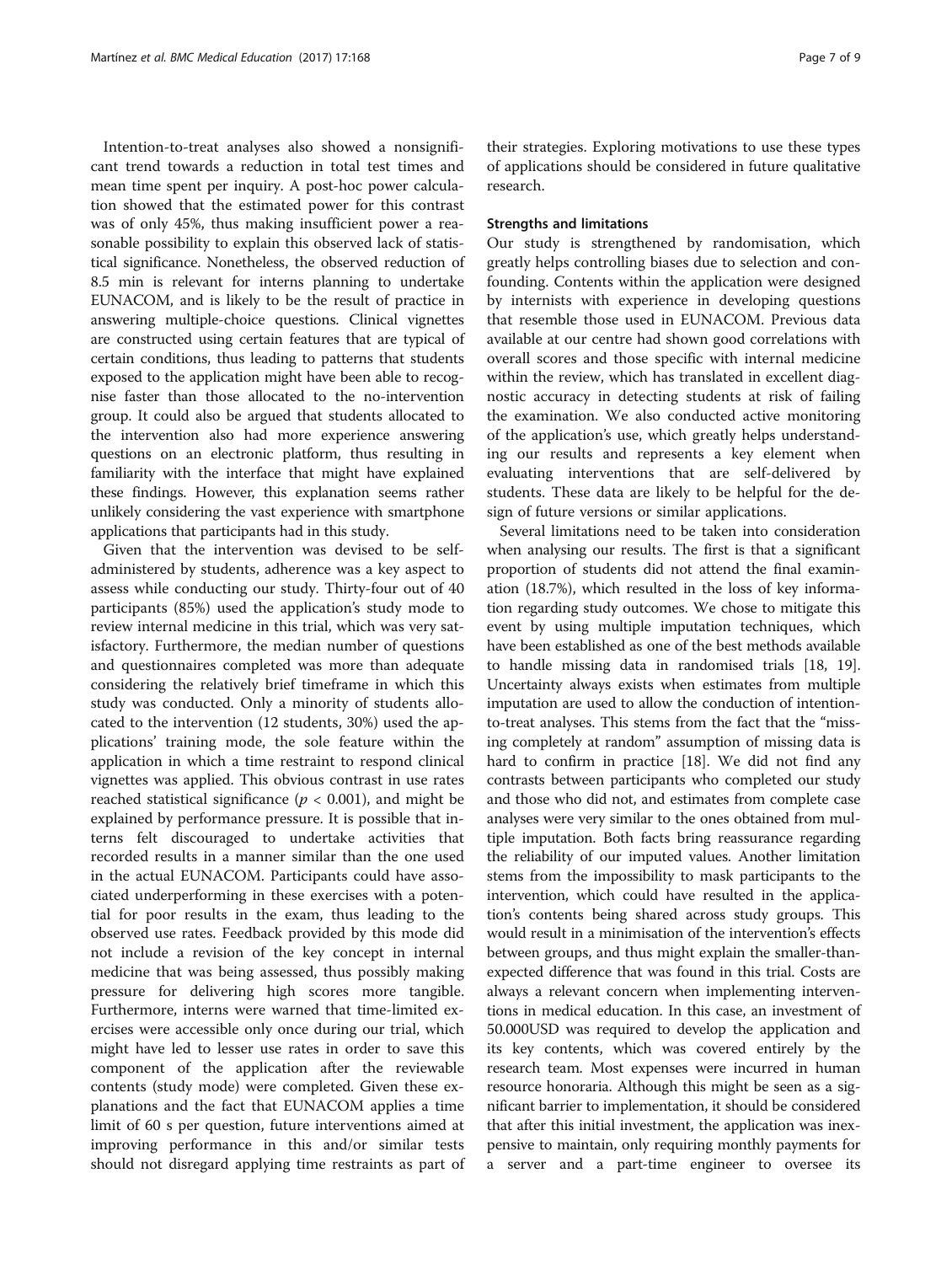<span id="page-7-0"></span>functionality and data collection processes. Development costs can be mitigated by working with volunteers or in collaboration with other institutions or academic departments which might use this application as a platform for additional contents. The modular design of our application allows unrestricted upload of questionnaires that are not limited to undergraduate training, thus opening a potential for postgraduate and continuous medical education. In addition, institutions interested in implementing these kind of applications might consider allowing access to individuals by paying download/subscription fees in order to ensure sustainability over time.

## Conclusion

In summary, this randomised trial showed that the provision of a smartphone application designed to emulate EUNACOM was successfully implemented amongst medical interns. Its use was associated with significant improvements in academic performance, and is likely to be chiefly explained by the direct provision of concepts in Internal Medicine in form of clinical vignettes. The observed high adherence rates amongst interns make these kinds of interventions a promising field to develop in the future of medical education.

## Additional file

[Additional file 1:](dx.doi.org/10.1186/s12909-017-1010-4) Examples to Clinical Vignettes. (DOCX 112 kb)

#### Abbreviations

ASOFAMECH: Asociación de Facultades de Medicina de Chile; CI: Confidence Interval; EUNACOM: Examen Unico Nacional de Conocimientos en Medicina; IQR: Interquartile Range; iSTART: Implementation of a Smartphone Application in Medical Education: A Randomised Trial

#### Acknowledgements

Not applicable.

#### Funding

This study did not receive any funding.

#### Availability of data and materials

The datasets used and/or analysed during the current study available from the corresponding author on reasonable request.

#### Authors' contributions

FM designed the study and application contents, conducted statistical analyses and drafted the manuscript. CTB designed the application's contents and reviewed the final version of the manuscript to be published. CTT devised the smartphone application, acquired the data and reviewed the manuscript prior to publication. All authors approved the final version of the manuscript to be published.

#### Ethics approval and consent to participate

The Review Board of the Universidad de Valparaiso reviewed and approved the conduction of this study. Its registration number is CEC098–16. Informed consent was obtained from every included participant.

#### Consent for publication

Not applicable.

## Competing interests

The authors declare that they have no competing interests.

### Publisher's Note

Springer Nature remains neutral with regard to jurisdictional claims in published maps and institutional affiliations.

#### Author details

1 Departamento de Salud Pública, Escuela de Medicina, Universidad de Valparaíso, Hontaneda, 2664 Valparaíso, Chile. <sup>2</sup>Área de Investigación y Estudios Clínicos, Clínica Ciudad del Mar, Viña del Mar, Chile. <sup>3</sup>Departamento de Medicina Interna, Hospital Gustavo Fricke, Álvares, 1532 Viña del Mar, Chile. <sup>4</sup> Laboratorio de Información y Tecnología, Escuela de Ingeniería Informática, Universidad de Valparaíso, General Cruz, 222 Valparaíso, Chile.

#### Received: 23 August 2016 Accepted: 13 September 2017 Published online: 18 September 2017

#### References

- 1. O'Connor P, Byrne D, Butt M, Offiah G, Lydon S, Mc Inerney K, et al. Interns and their smartphones: use for clinical practice. Postgrad Med J. 2014;90(1060):75–9.
- 2. Mosa ASM, Yoo I, Sheets L. A systematic review of healthcare applications for smartphones. BMC Med Inform Decis Mak. 2012;12(1):67.
- Baumgart DC. Smartphones in clinical practice, medical education, and research. Arch Intern Med. 2011;171(14):1294–6.
- 4. Free C, Phillips G, Watson L, Galli L, Felix L, Edwards P, et al. The effectiveness of mobile-health technologies to improve health care service delivery processes: a systematic review and meta-analysis. PLoS Med. 2013;10(1):e1001363.
- 5. Wheeler S, Tavares C, Jones R. How smartphones are changing the face of mobile and participatory healthcare: an overview, with example from eCAALYX. Biomed Eng. 2011;10:24. 1-14
- 6. Shah J, Haq U, Bashir A, Shah SA. Awareness of academic use of smartphones and medical apps among medical students in a private medical college? J Pak Med Assoc. 2016;66(2):184–6.
- 7. Sandholzer M, Deutsch T, Frese T, Winter A. Predictors of students' selfreported adoption of a smartphone application for medical education in general practice. BMC Med Educ. 2015;15(1):91.
- 8. Boruff JT, Storie D. Mobile devices in medicine: a survey of how medical students, residents, and faculty use smartphones and other mobile devices to find information. J Med Libr Assoc. 2014;102(1):22–30.
- 9. Short SS, Lin AC, Merianos DJ, Burke RV, Upperman JS. Smartphones, trainees, and mobile education: implications for graduate medical education. J Grad Med Educ. 2014;6(2):199–202.
- 10. Low D, Clark N, Soar J, Padkin A, Stoneham A, Perkins GD, et al. A randomised control trial to determine if use of the iResus© application on a smart phone improves the performance of an advanced life support provider in a simulated medical emergency. Anaesthesia. 2011;66(4):255–62.
- 11. Alipour S, Moini A, Jafari-Adli S. Comparison of teaching about breast cancer via mobile or traditional learning methods in gynecology residents. Asian Pac J. 2012;13(9):4593–5.
- 12. Asociación de Facultades de Medicina de Chile. [Distribution of Questions in EUNACOM - ST.] Available at: [http://www.eunacom.cl/contenidos/](http://www.eunacom.cl/contenidos/distribucion.html) [distribucion.html](http://www.eunacom.cl/contenidos/distribucion.html)
- 13. Boutron I, Moher D, Altman DG, Schulz KF, Ravaud P, CONSORT Group. Methods and processes of the CONSORT Group: example of an extension for trials assessing nonpharmacologic treatments. Ann Intern Med. 2008; 148(4):W60-6.
- 14. Moher D, Hopewell S, Schulz KF, Montori V, Gøtzsche PC, Devereaux PJ, et al. CONSORT 2010 explanation and elaboration: updated guidelines for reporting parallel group randomised trials. BMJ. 2010;340:c869.
- 15. Asociación de Facultades de Medicina de Chile. [Contents of the Examen Único Nacional de Conocimientos de Medicina (EUNACOM)] Available At en:<http://www.eunacom.cl/contenidos/contenidos.html>
- 16. Hand WR, Bridges KH, Stiegler MP, Schell RM, DiLorenzo AN, Ehrenfeld JM, et al. Effect of a cognitive aid on adherence to perioperative assessment and management guidelines for the cardiac evaluation of noncardiac surgical patients. Anesthesiology. 2014;120(6):1339–49. quiz1349–53
- 17. McEvoy MD, Hand WR, Stiegler MP, DiLorenzo AN, Ehrenfeld JM, Moran KR, et al. A Smartphone-based decision support tool improves test performance concerning application of the guidelines for managing regional anesthesia